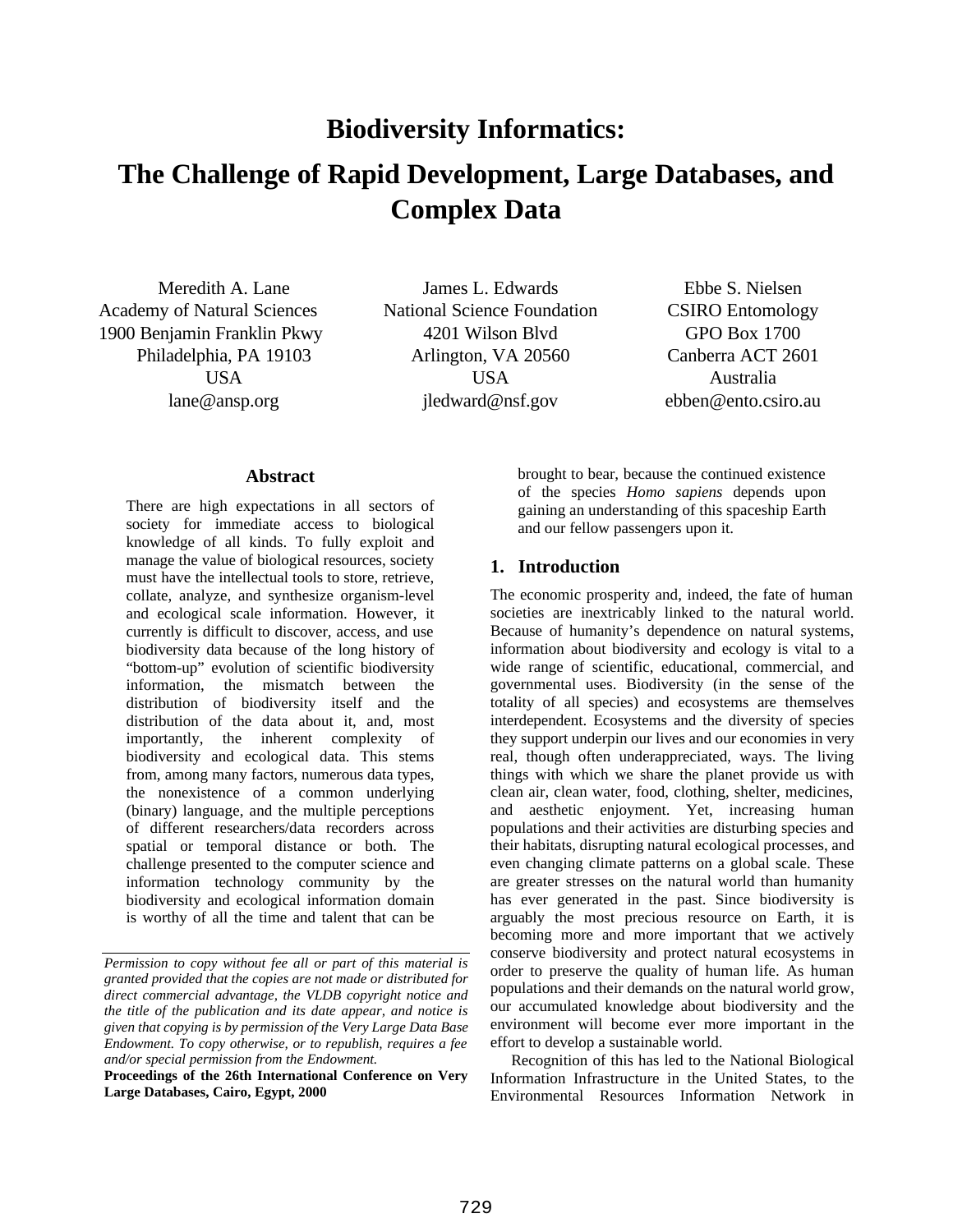Australia, and to a number of regional biodiversity information networks (NABIN, IABIN, EIOnet, and others). Indeed, the recommendation by an international working group established by the Global Science Forum (formerly Megascience Forum) of the Organization for Economic Cooperation and Development (OECD) that the nations of the world establish and maintain a Global Biodiversity Information Facility (GBIF), which is poised to become a reality in early 2001, is a direct outgrowth of both concern about the environment and the economy, and the acknowledgment that the complexity of biodiversity and ecological datasets reflects the complexity of natural systems. It has become apparent that practitioners in the computer science and information technology fields must become as invigorated by and invested in the biodiversity and ecological information domain as are the biologists, who collect, generate, query, and interpret the data.

## **2. Biodiversity and Ecology Information**

Biodiversity itself is distributed all over the Earth, with concentrations primarily in developing countries. In contrast, scientific biodiversity knowledge is concentrated in major centers in developed countries. To be useful in the management and use of biodiversity, biodiversity information should be available when and where it is needed. At present, it is more likely that information on the plants of a particular part of Africa is stored in an herbarium in Europe, for example. Because it is not immediately at hand, biodiversity information is often not applied in policy or management decisions that affect the organisms involved. At present, scientists and others find it is difficult to discover, access, and use biodiversity data because of the long history of "bottom-up" evolution of scientific biodiversity information, the mismatch between the distribution of biodiversity itself and the distribution of the data about it, and, most importantly, the inherent complexity of biodiversity and ecological data. This complexity stems from inclusion of multiple data types, the nonexistence of a common underlying (binary) language, and the multiple perceptions of different researchers/data recorders across spatial or temporal distance or both. In contrast, in disciplines that have emerged very recently, such as genomics (which has a history measured in mere decades in comparison to the centuries of history of biodiversity science), researchers have been able to capitalize on modern information technology to capture the data in digital form and make the data more readily accessible from the very beginning of their science.

In order to comprehend and sustainably utilize the biodiversity resources of the world, humankind must learn how to exploit massive data sets, learn how to store and access them for analytic purposes, develop methods to cope with growth and change in data, and make it possible to "repurpose" previously existing data. Many issues surround efforts to make biodiversity and ecological information electronically accessible and usable. We must unlock the knowledge and economic power lying dormant in the masses of biodiversity data that we have on hand that is stored in static media (for the most part in print, on paper). We need to bring the results of a great deal of earlier research that are now only found in static media into electronic format. We need information science research that is focused on biodiversity and ecosystems datasets and information their structures, their complexity, their fuzziness, and their clarity.

## **3. Biological Informatics**

There are high expectations in all sectors of society for immediate access to biological knowledge of all kinds. The desire to call upon the data in these databases, collate the information from various sources, analyze the combined data, and make predictions and correlations is growing exponentially. Therefore, one of the greatest needs in biology (and between biology and related sciences) lies in the area of information management and provision over networks; that is, biological informatics.

Biological informatics integrates biological, computational, networking, and organizational research, and is concerned with the development, sharing, and analysis of biological datasets, which are usually very large and complex. Examples of such datasets include results from the Human Genome Project, from research in biotechnology and medicine (including pharmaceuticals and neurobiology), and from environmental research such as biodiversity and ecosystem ecology. To date, "bioinformatics" as a term has been recognized as important mostly in the area of genome research. However, as genome data are accumulated, it will become more and more apparent that those data, without the context of all sorts of other information about the organism (physiological, ecological, etc.) from which the genome was sampled, will be limited in their usefulness. In the context of the full informational milieu, however, the usefulness of each of the several different kinds of data will be increased. To fully exploit and manage the value of biological resources, society must have the intellectual tools to store, retrieve, collate, analyze, and synthesize organism-level and ecological scale information. In short, biodiversity and ecological informatics inevitably will become increasingly important.

## **4. Biodiversity and Ecological Informatics**

If all the biodiversity information that we currently have stored on static media were digitized and as freely available online as is that from the Hubble telescope or GenBank, biodiversity informatics would be more similar to astronomy and molecular biological informatics in its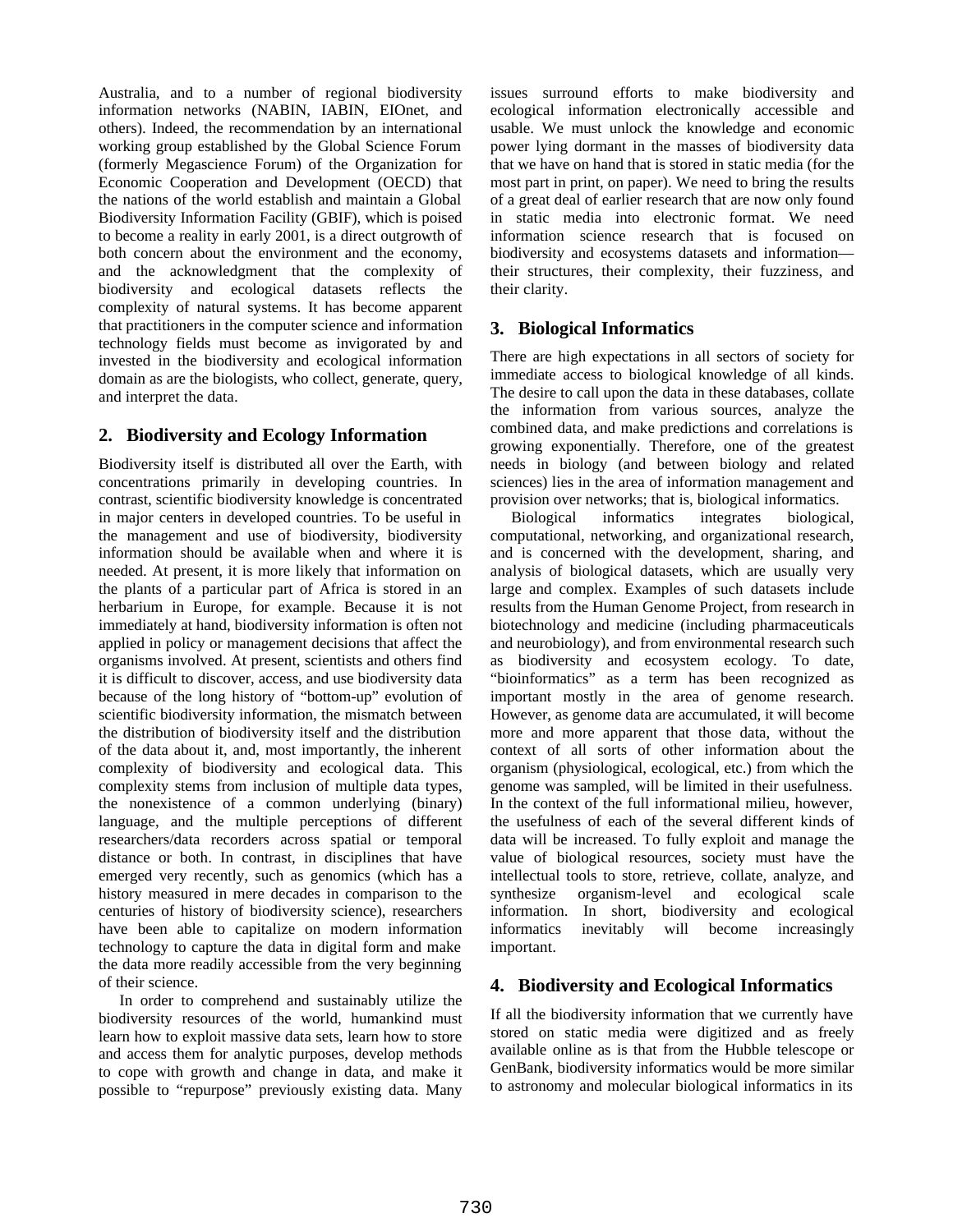present capabilities. This would lead to economic benefits from mining biodiversity itself for currently unknown and therefore untapped resources, as well as those benefits that can be derived from mining existing data.

A major challenge within ecological informatics is extrapolation from data sampled from an ecosystem to the totality of that ecosystem, about which queries may be posed. Generalizations are critical to ecological analyses, because thorough, complete-coverage data collection, given paltry funding levels compared to astronomy, medicine, or other fields, would be prohibitively expensive. Meeting this challenge has allowed ecological informatics to enable integration of traditional field ecology with modern technology. Thus, it is now possible consistently to link scientific research to ecological planning and management. Diverse sources of information, from field ecology to satellite images, are beginning to be brought to bear on a host of practical problems, from land use planning to global change.

Environmental informatics may be viewed as a merging of biodiversity and ecological informatics with geographic information systems (GIS) and other environmental data. Using information sources and software algorithms developed in Australia and elsewhere, it is possible to generate predictive models of environmental change. Increases in functionality, automation, and refinement of predictive capabilities are much needed.

One issue that is particularly critical to biological informatics is the establishment of data standards, and the development of metadata standards. This is true within all disciplines, but biodiversity and ecology are particularly far behind in this area. There are hardware technologies that are also needed, but the development of these is more nearly keeping pace with demand, with the exception of network bandwidth. Discipline-specific data exchange, interdisciplinary and requirements for data exchange, and the computer science of data exchange and integration, along with the definition of scientific and technical metadata issues (as well as the anticipation of future needs in these areas), are important challenges. Major advances are needed in methods for knowledge representation and interchange, database management and federation, navigation, modelling, and data-driven simulation; in effective approaches to describing large, complex networked information resources; and in techniques to support networked information discovery and retrieval in extremely large-scale distributed systems.

A major scientific consideration in biodiversity science is the need to bring 25 decades' worth of accumulated information into an electronically available format. The data labels on hundreds of millions of specimens (probably as many as three billion) in natural history collections around the world must be digitized, and hundreds of years' worth of scientific publication (unlike many fields of science, data and information unless false or otherwise disproven—never go out of date) must be prioritized and brought online. Rapid means of data entry must be designed and implemented to capture all of this from static media or to rescue it from the unscrupulous. It is important to reuse data derived from earlier studies. Not only is it impractical to recreate the research projects that resulted in data published in print, but many of those studies cannot be replicated because anthropogenic modifications have severely disturbed the habitat of the organisms involved, driven the study populations or species to extinction, or both.

In addition, new kinds of data are being generated by satellite imagery and other measures of nonbiological, global phenomena—phenomena that have significant influence upon biodiversity. Great forward strides could be made in the understanding of the biological world, for instance, if informatics techniques were developed to make it possible to correlate historical information with newly collected satellite data; if molecular genetic datasets could be linked to species-documentation datasets such as those held by natural history collections; and if neurobiological, physiological, chemical, and other sorts of datasets could be correlated with taxonomic and ecological ones.

To index it all, a catalogue of the names of known organisms is a critical element that must be developed. No complete listing of all the names for organisms exists. The information necessary to compile such a list does exist, but it is scattered throughout millions and millions of pages of printed journals and books. A database of this type would be useful in and of itself, but it is absolutely critical to the progress of biodiversity and ecological informatics. This is because the scientific name of an organism has been handled as the index marker for that organism for hundreds of years. Searching the literature for information on the breeding habits of the yellownaped parrot will avail the researcher little unless s/he knows that the scientific name is *Amazona ochrocephala* ssp. *auropalliata*; in addition, to garner all the information that might be available, it is important to know that the same creature has also been called *Amazona auropalliata*, because some publications might have used that synonym. The electronic catalogue must make it possible for even the nave user of a biodiversity and ecological information system to retrieve all information relevant to a query, even if that query is incompletely or poorly structured.

Critical thought must be given to mechanisms for across-scale computing. That is, we need to be able to pose queries that will require combinations and correlation of data that have been measured at scales that may differ by orders of magnitude. One such query might be: *What is the likelihood of survival of the red knot (a bird species that yearly migrates from the Southern tip of South America to the northern reaches of North America and back again) given the diminishment of the Delaware Bay horseshoe crab population?* The answer to this question will require combination and correlation of